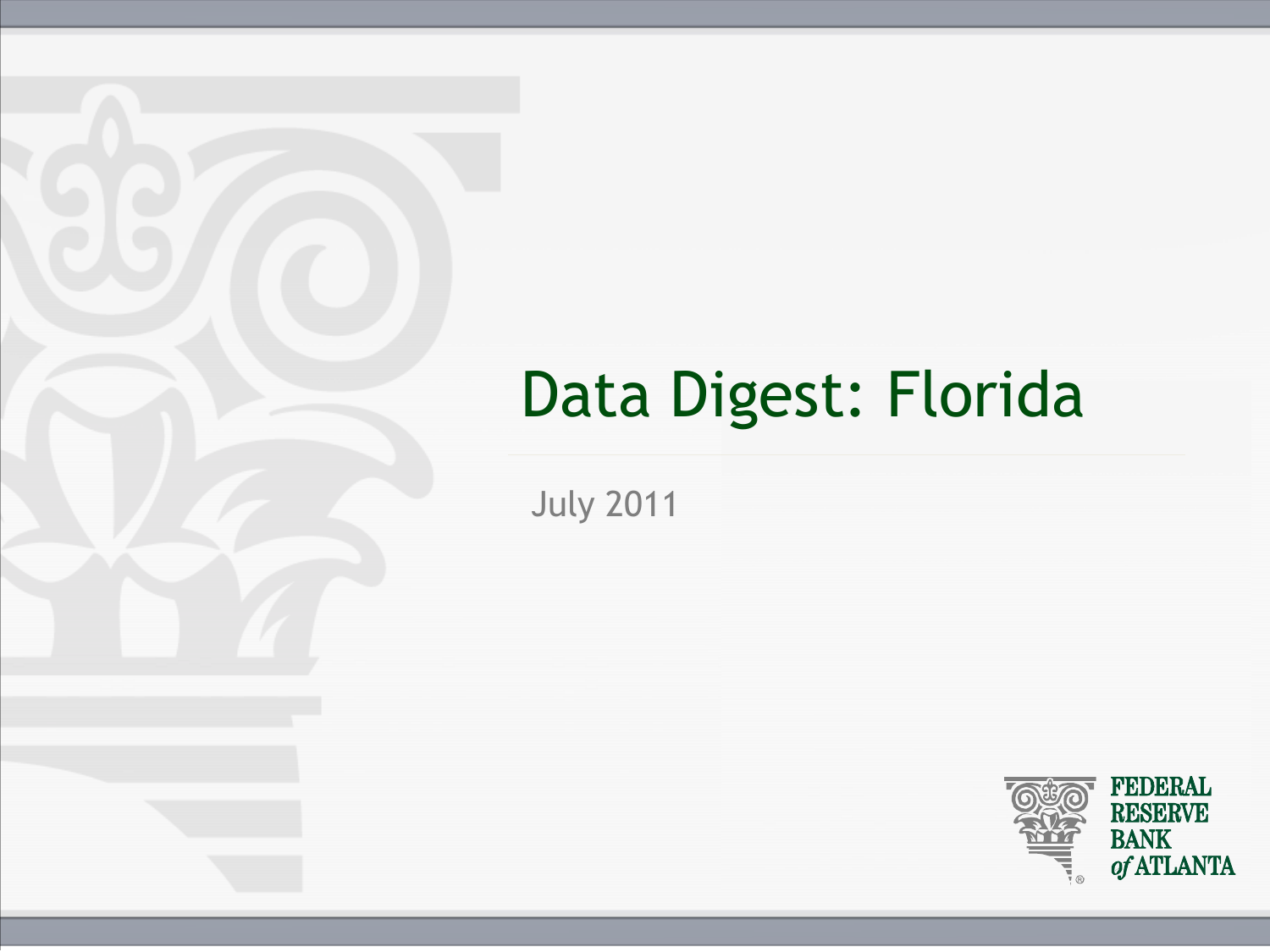Florida's economic performance continues to lag the nation. Broad indicators of economic activity in Florida show stabilization but little improvement. Comparable U.S. data indicate slow but steady gains.

[About the Coincident Economic Indicator](http://www.frbatlanta.org/rein/dataanalysis/about.cfm)



Source: Federal Reserve Bank of Philadelphia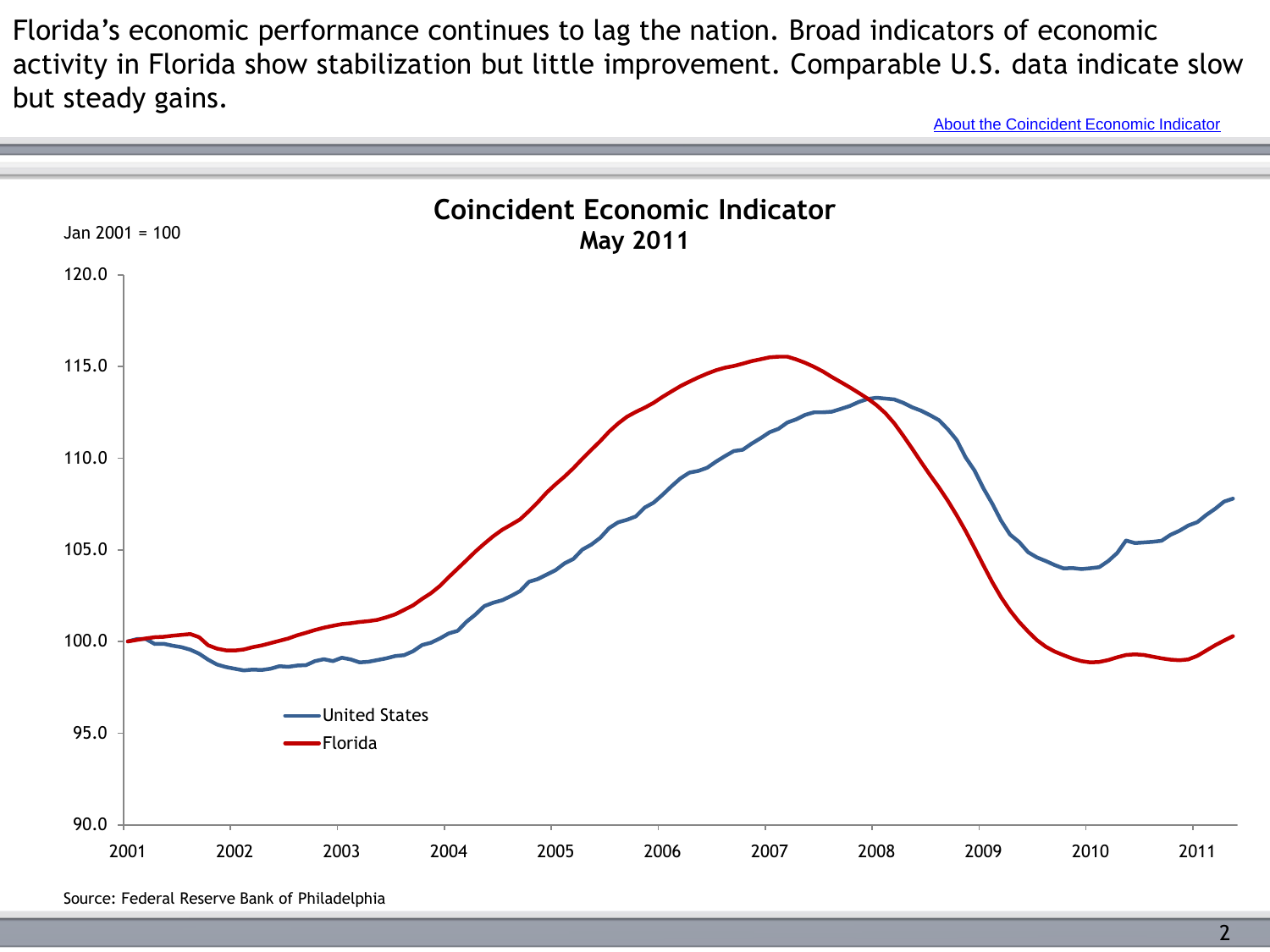Total employment in Florida has stabilized near recession lows, but job gains remain elusive. The current level of employment is at mid-2003 levels.



Source: U.S. Bureau of Labor Statistics, Haver Analytics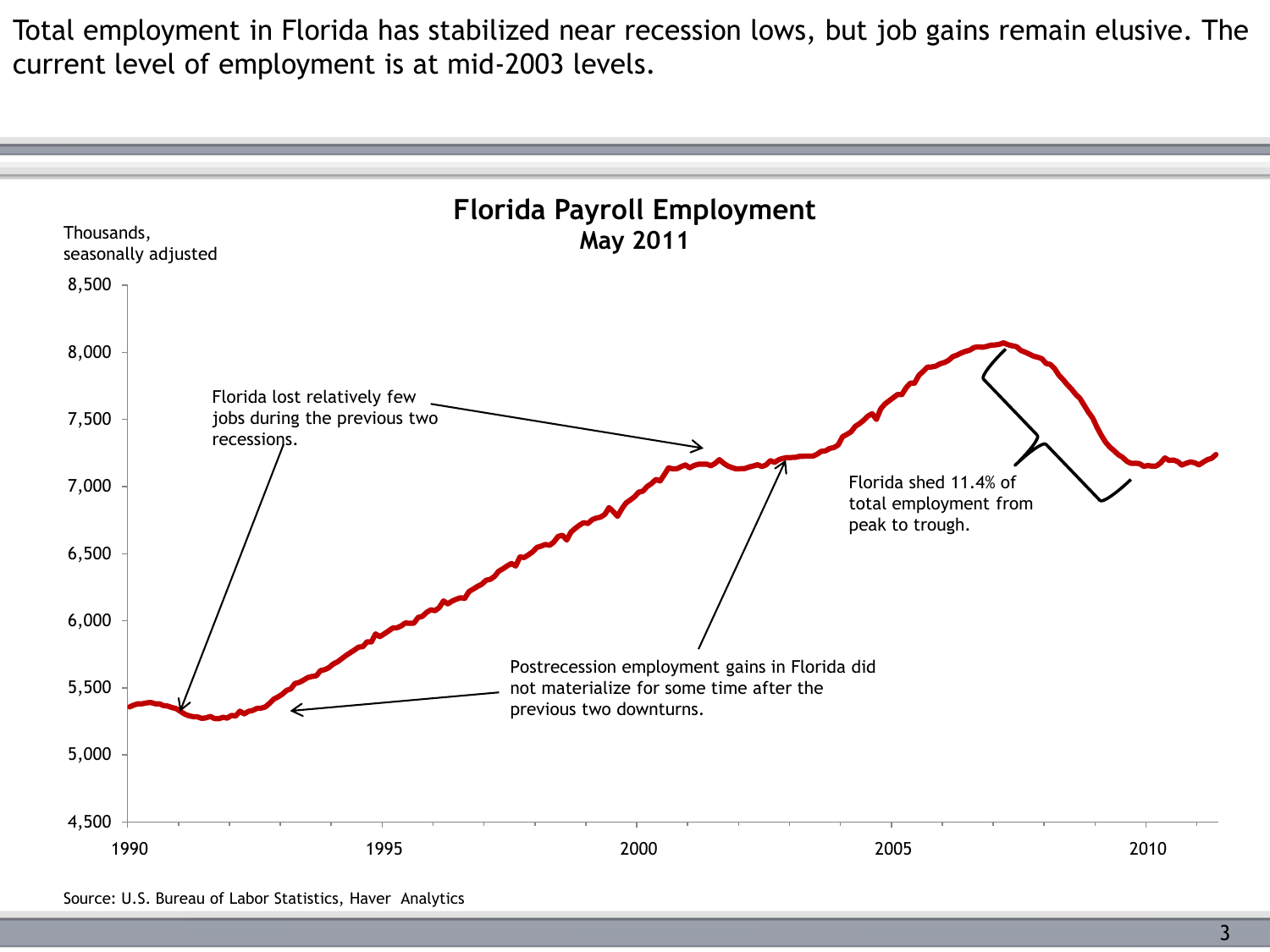All industries except education and health care saw significant job losses during the downturn, and several continue to post declines. Where job growth has occurred—in leisure and hospitality, for example—gains have to date been modest.



Note: A reading of 0.0 in the "trough to present" measure indicates that employment continues to decline in these industries. Likewise, a reading of 0.0 in the "peak to trough" measure indicates the employment continues to increase in these industries.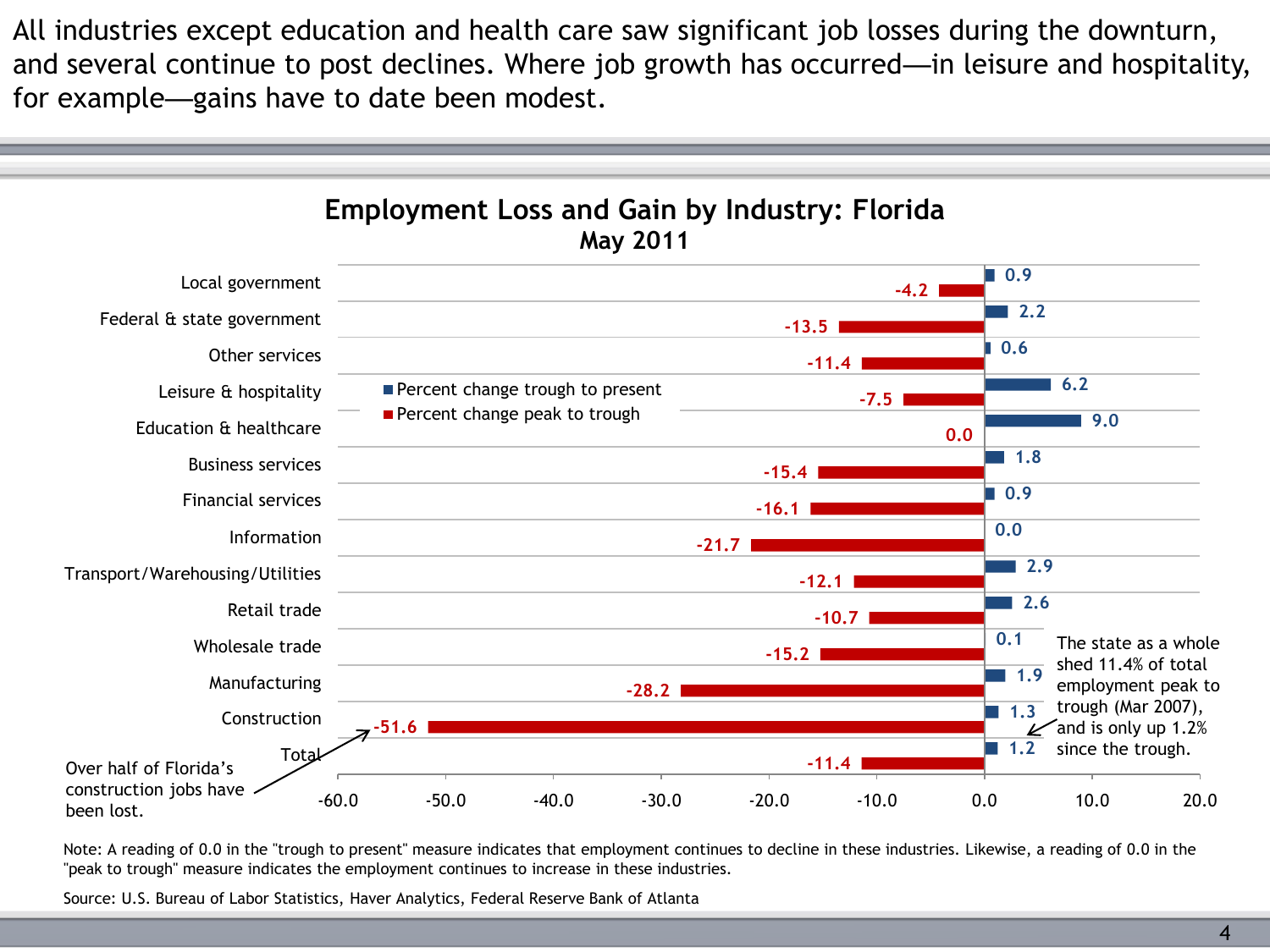Leisure and hospitality as well as retail trade show positive employment momentum, while information, wholesale trade, and federal and state government employment remain very weak.

[About](http://www.frbatlanta.org/rein/dataanalysis/about.cfm) [Employment Momentum](http://www.frbatlanta.org/rein/dataanalysis/about.cfm)

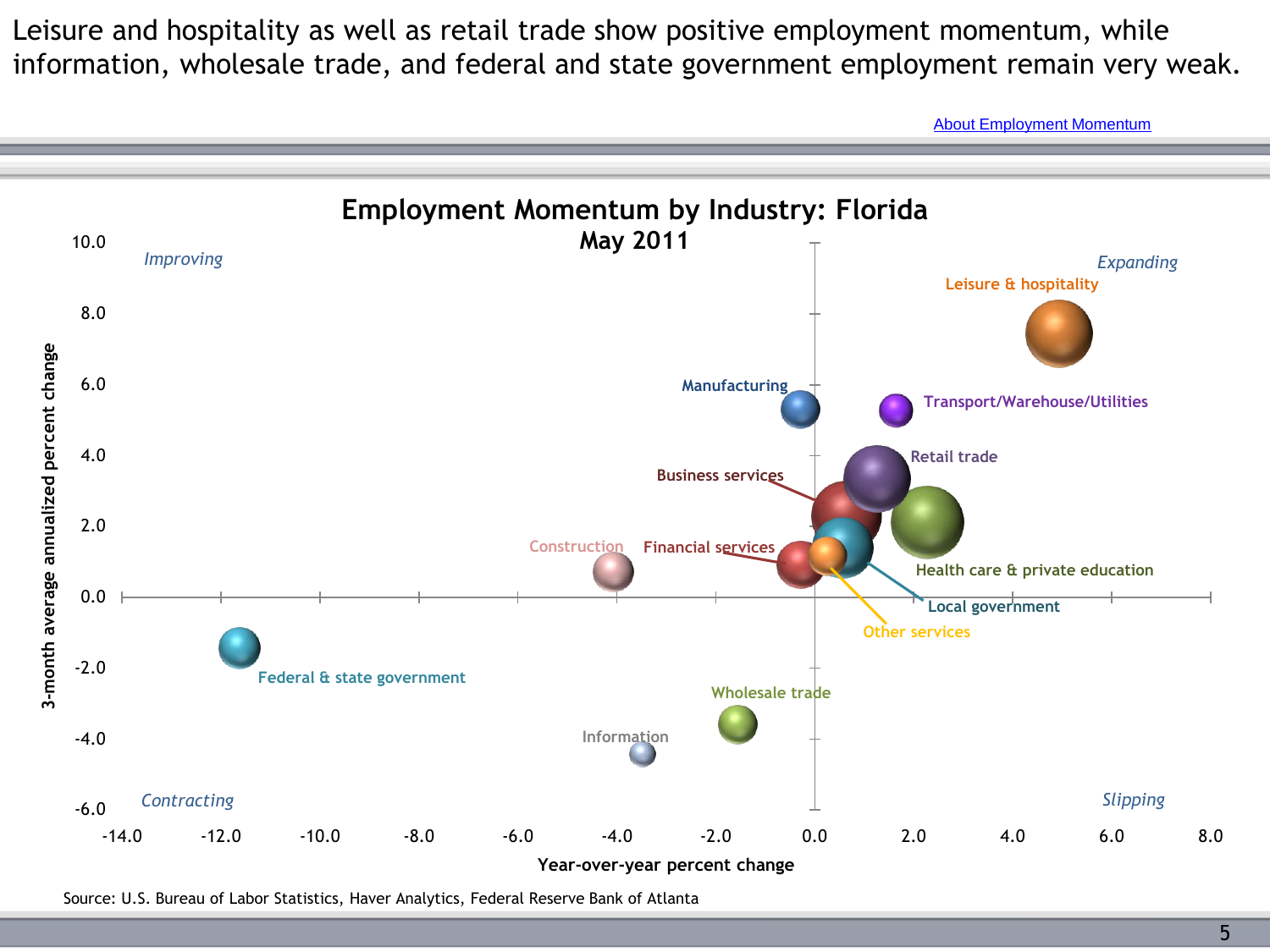Job losses in southwestern Florida metro areas have been staggering. Major declines are not limited to coastal areas. Ocala is down over 17 percent. Vero Beach, Orlando, Punta Gorda, and Daytona are the only areas with more than a 2 percent increase since their troughs.

![](_page_5_Figure_1.jpeg)

Note: A reading of 0.0 in the "trough to present" measure indicates that employment continues to decline in these industries.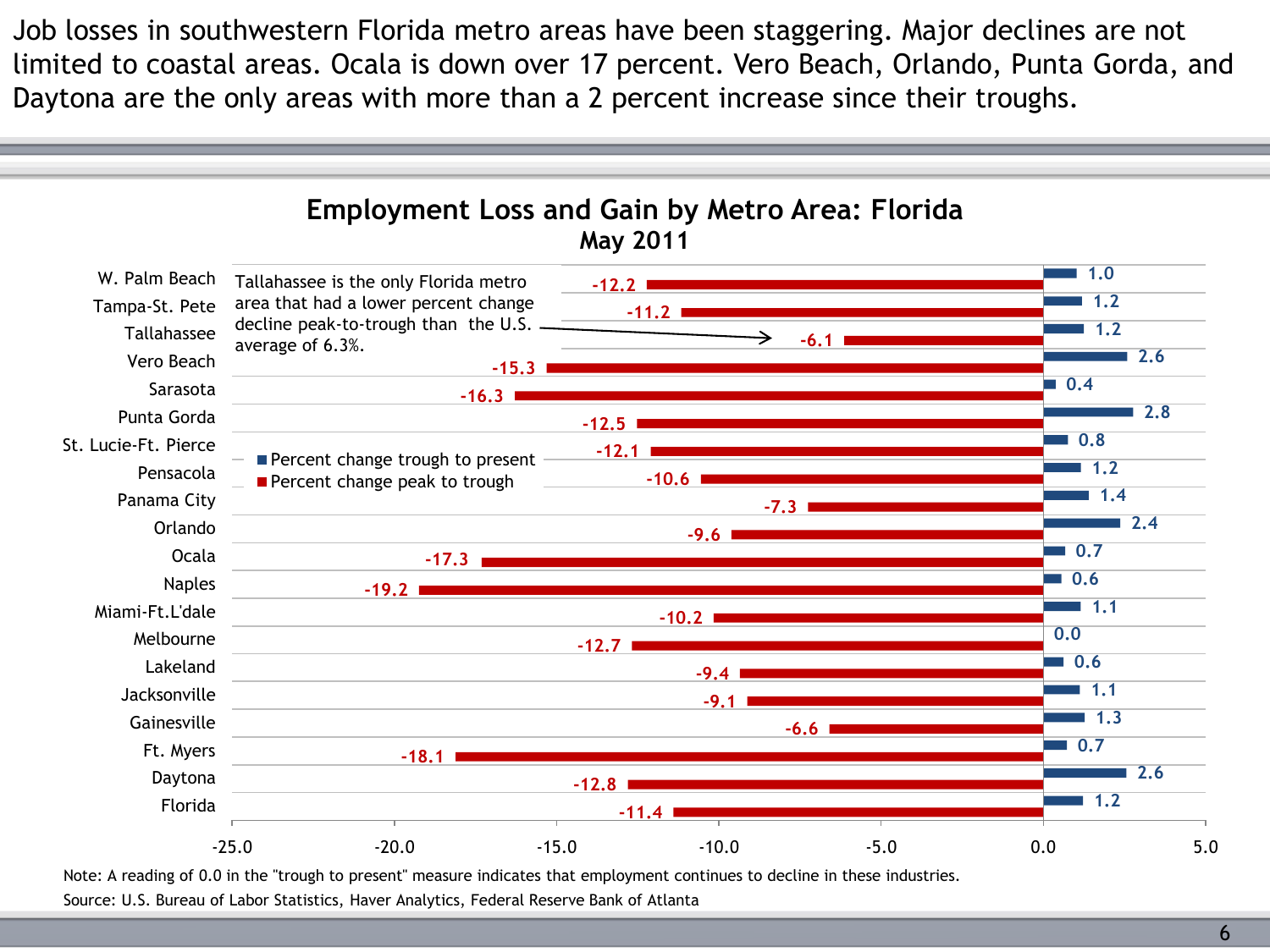Orlando, Tampa-St. Pete, and Miami-Ft. Lauderdale show positive employment momentum. Gainesville employment momentum is slipping, while smaller metro areas, like Melbourne, Sarasota, and St. Lucie-Ft. Pierce, remain very weak.

[About](http://www.frbatlanta.org/rein/dataanalysis/about.cfm) [Employment Momentum](http://www.frbatlanta.org/rein/dataanalysis/about.cfm)

![](_page_6_Figure_2.jpeg)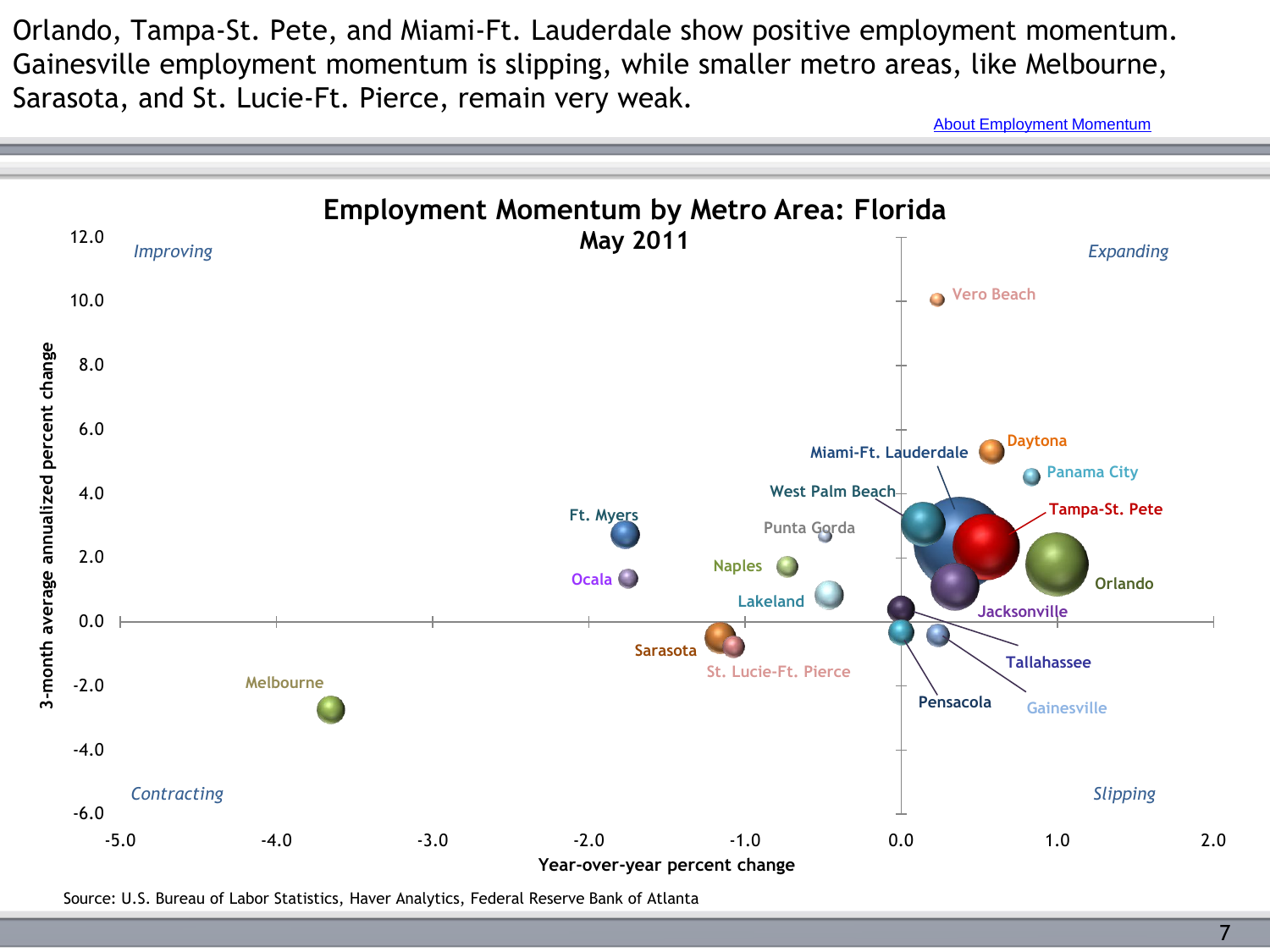January 2011 marked the first month since May 2007 that Florida's employment momentum was in the "expanding" quadrant, albeit barely. Florida spent 33 months in the "contracting" quadrant.

[About](http://www.frbatlanta.org/rein/dataanalysis/about.cfm) [Employment Momentum Track](http://www.frbatlanta.org/rein/dataanalysis/about.cfm)

![](_page_7_Figure_2.jpeg)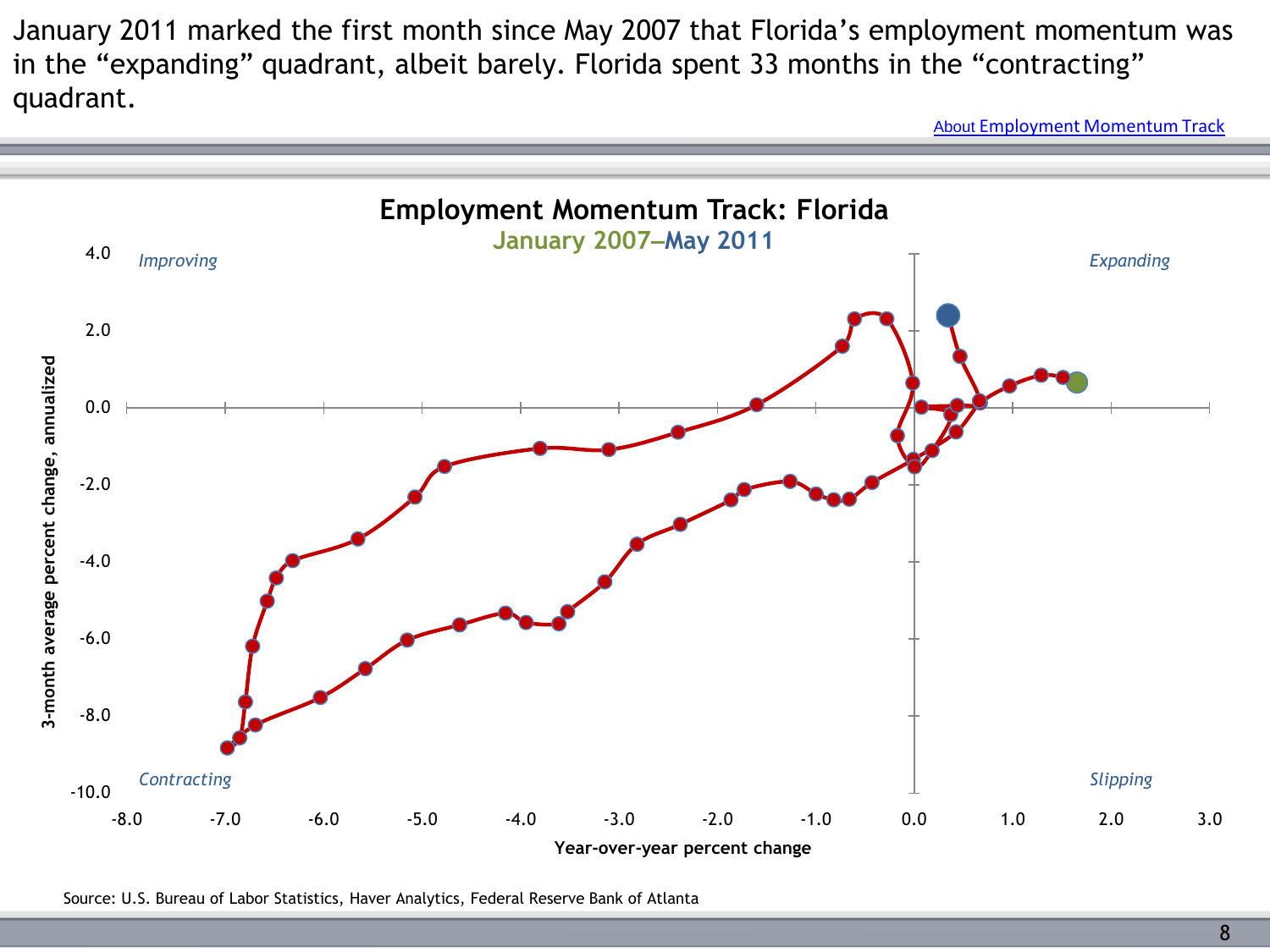Florida's unemployment rate continued to climb long after the overall U.S. rate stabilized and began to fall.

![](_page_8_Figure_1.jpeg)

Source: U.S. Bureau of Labor Statistics, Haver Analytics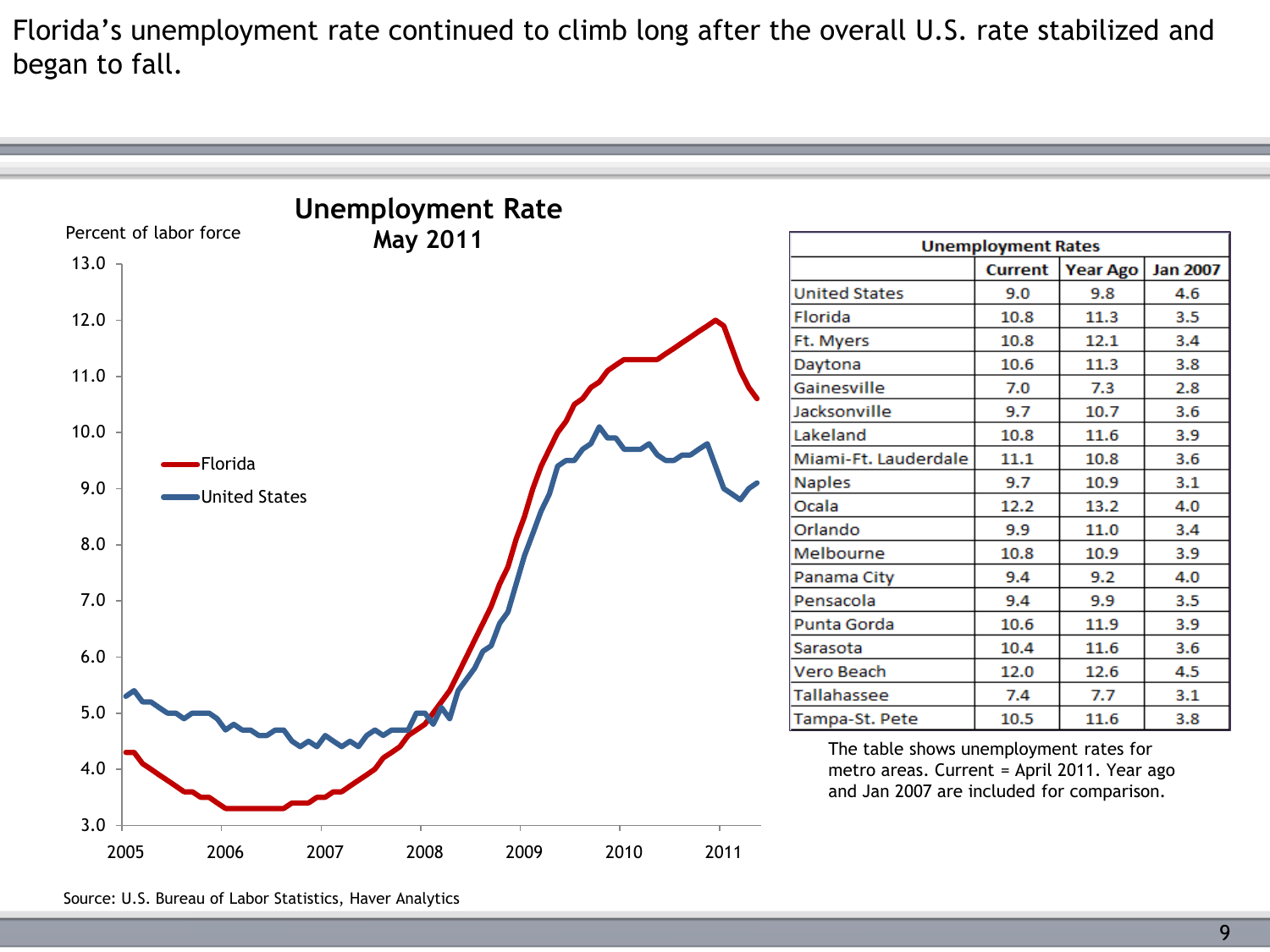Alternative measures of labor underutilization for Florida—namely, the U6 figure—show that nearly 20 percent of the state's labor force is unemployed or underemployed, a number that is higher than comparable U.S. measures.

[About Unemployment Rates](http://www.frbatlanta.org/rein/dataanalysis/about.cfm)

![](_page_9_Figure_2.jpeg)

Note: U6=Unemployed + Marginally attached + Part-time economic reasons/Civilian labor force + Marginally attached Source: U.S. Bureau of Labor Statistics, Haver Analytics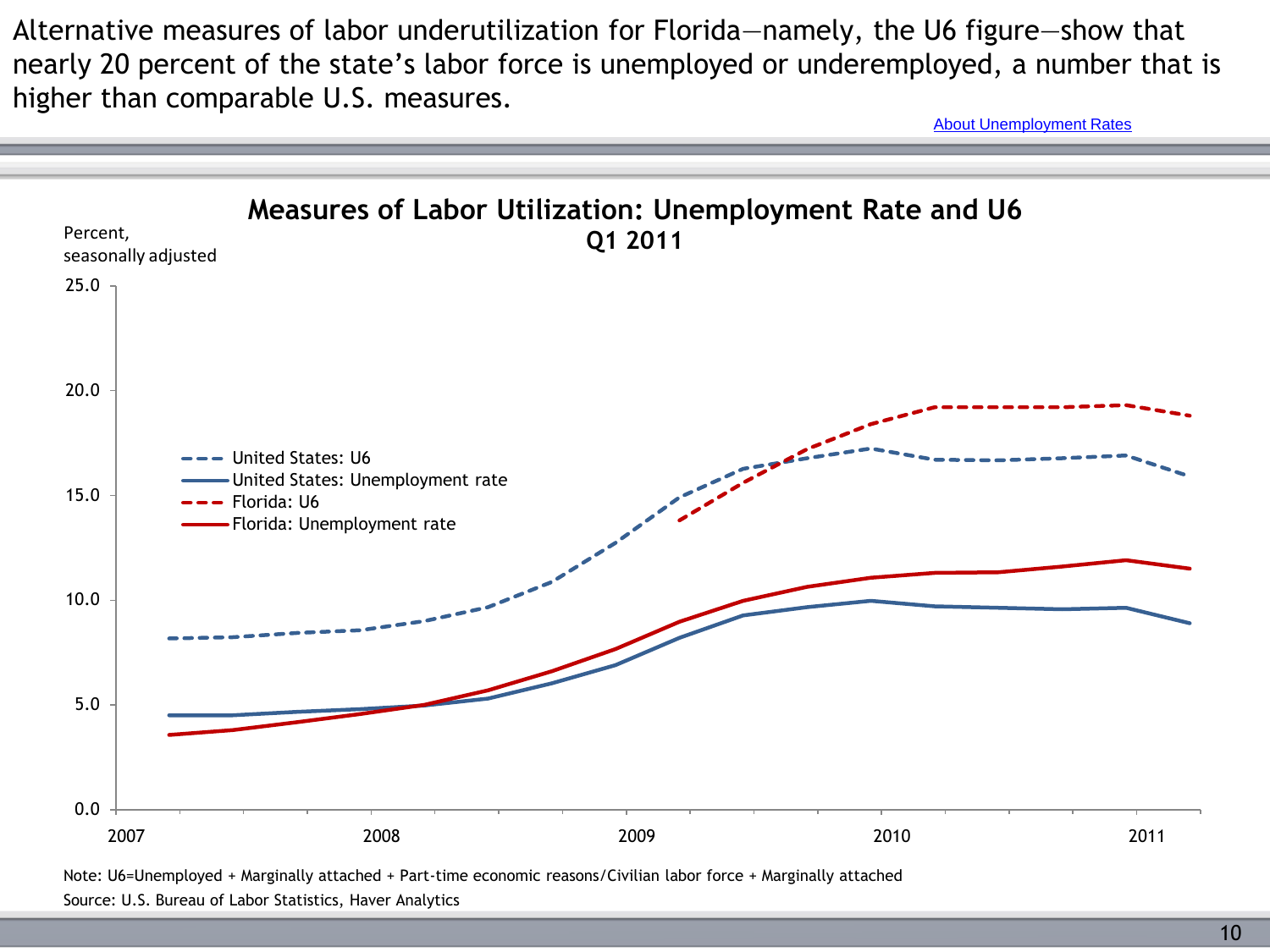Initial claims for unemployment have declined substantially in 2011, which may indicate that unemployment has peaked.

![](_page_10_Figure_1.jpeg)

Source: U.S. Department of Labor–Employment and Training Administration, Haver Analytics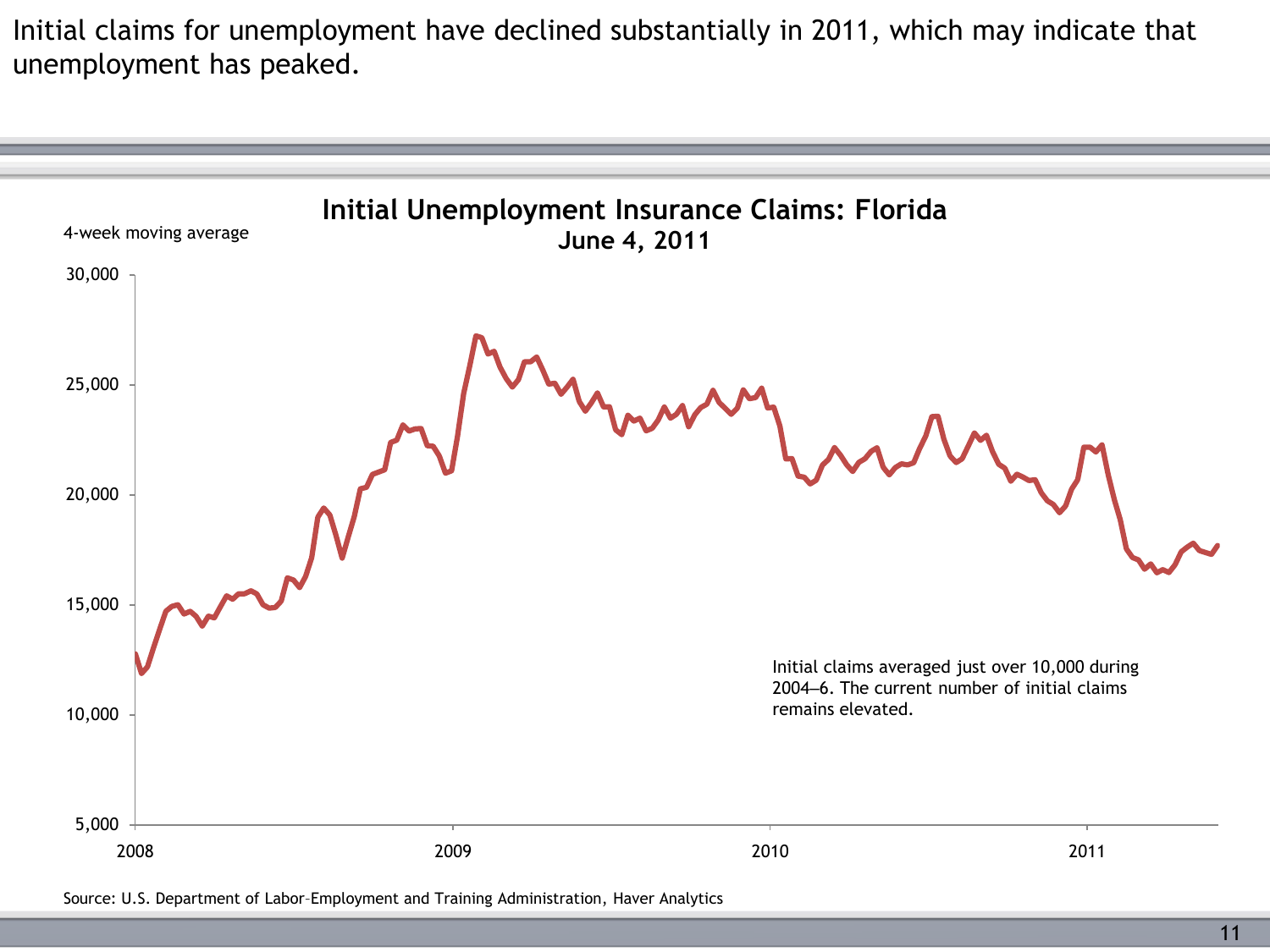Measures of consumer activity have recovered from recession lows. Sales tax revenues are posting year-over-year increases, but consumer confidence was flat in May.

![](_page_11_Figure_1.jpeg)

Source: Florida Department of Revenue, University of Florida Bureau of Economic and Business Research Center, Federal Reserve Bank of Atlanta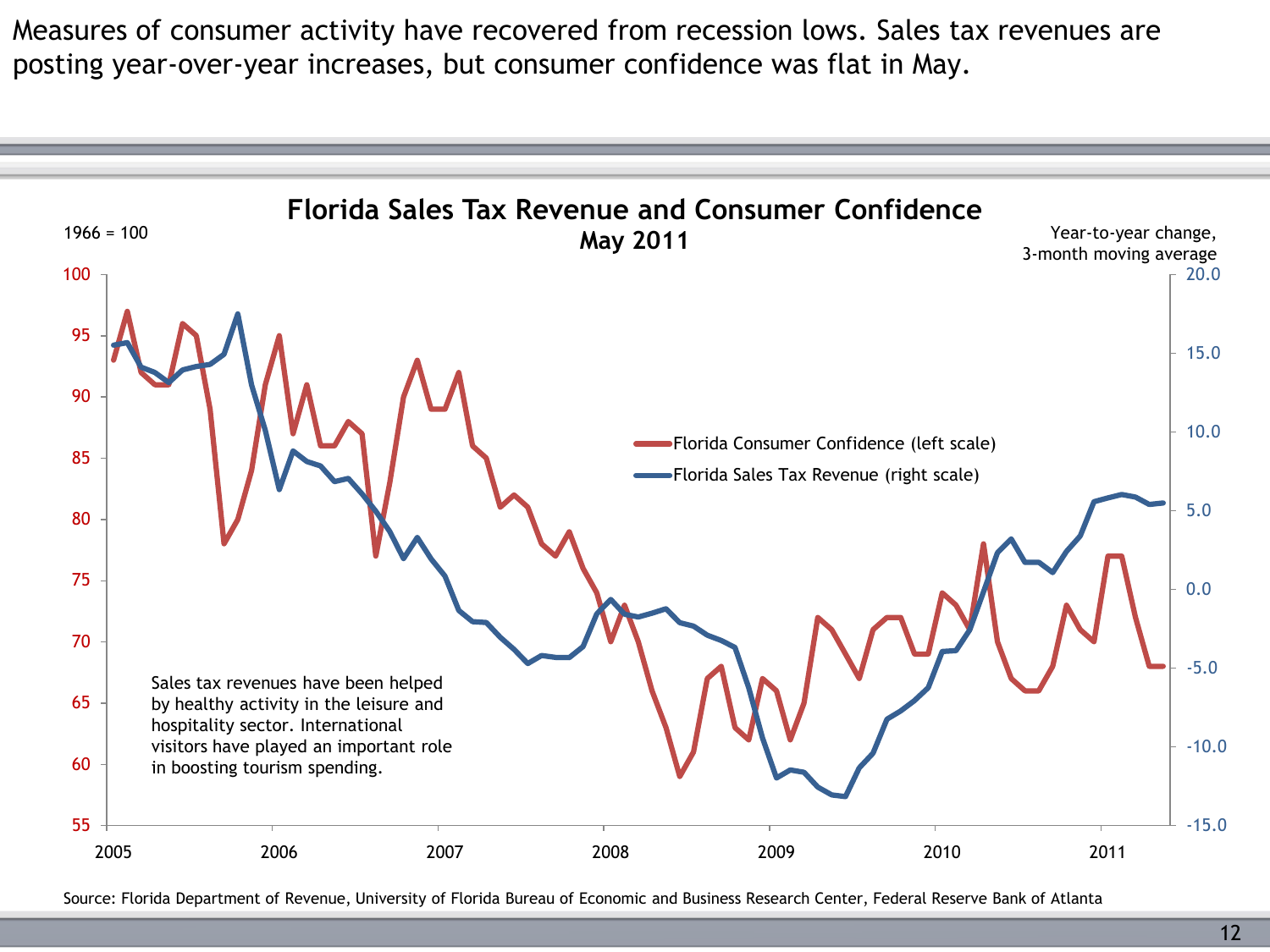Regional manufacturing activity declined in May, based on decreases for new orders, production, and employment, according to the Southeast Purchasing Managers Index (PMI) produced by Kennesaw State University. The PMI decreased for all southeastern states except Florida.

![](_page_12_Figure_1.jpeg)

Source: Kennesaw State University, Coles College of Business Econometric Center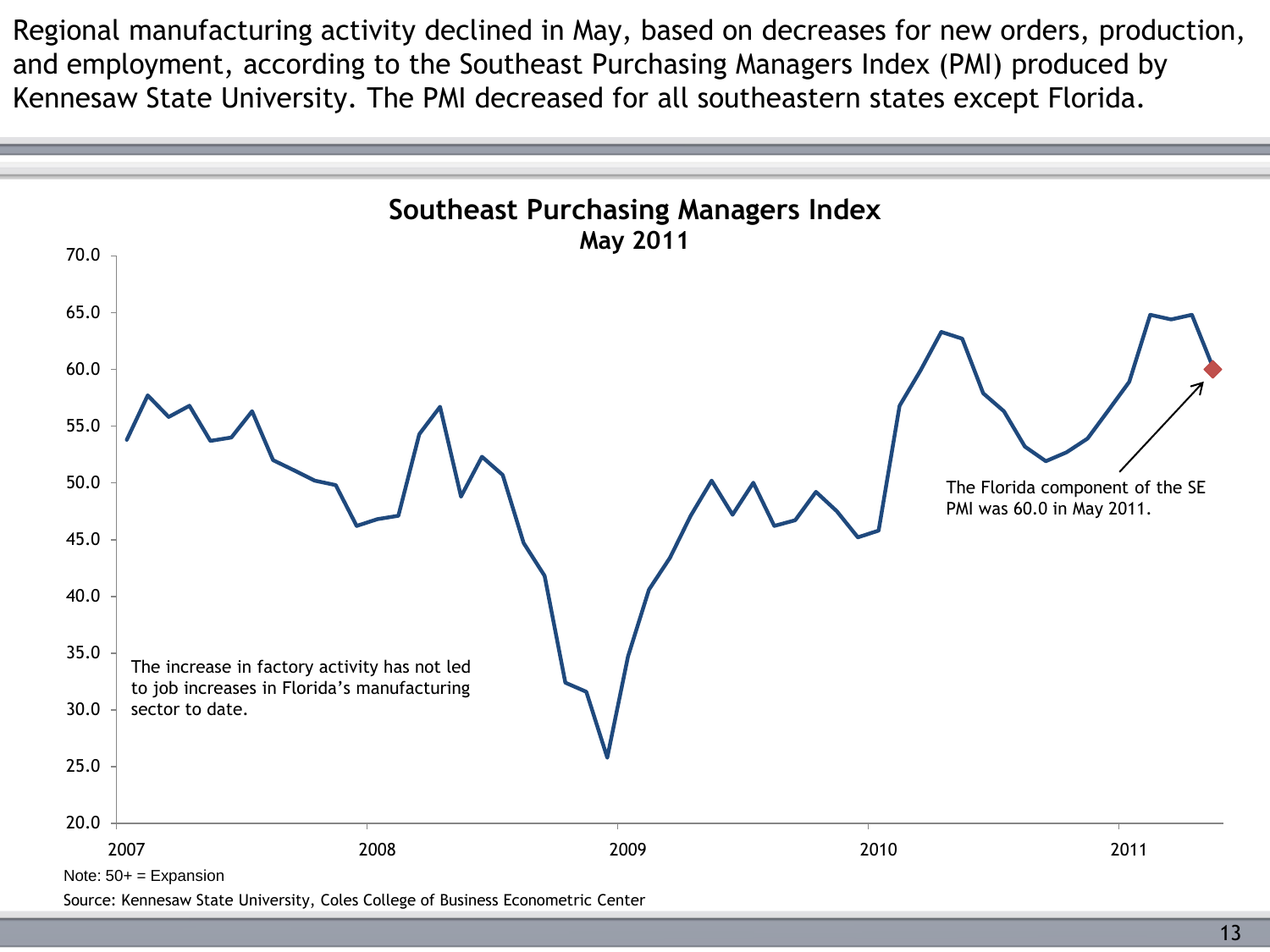Existing home sales in Florida have increased, driven by foreclosures and other distressed sales. The level of sales in Florida is well above the 2007–8 lows.

![](_page_13_Figure_1.jpeg)

Source: National Association of Realtors, Haver Analytics, Federal Reserve Bank of Atlanta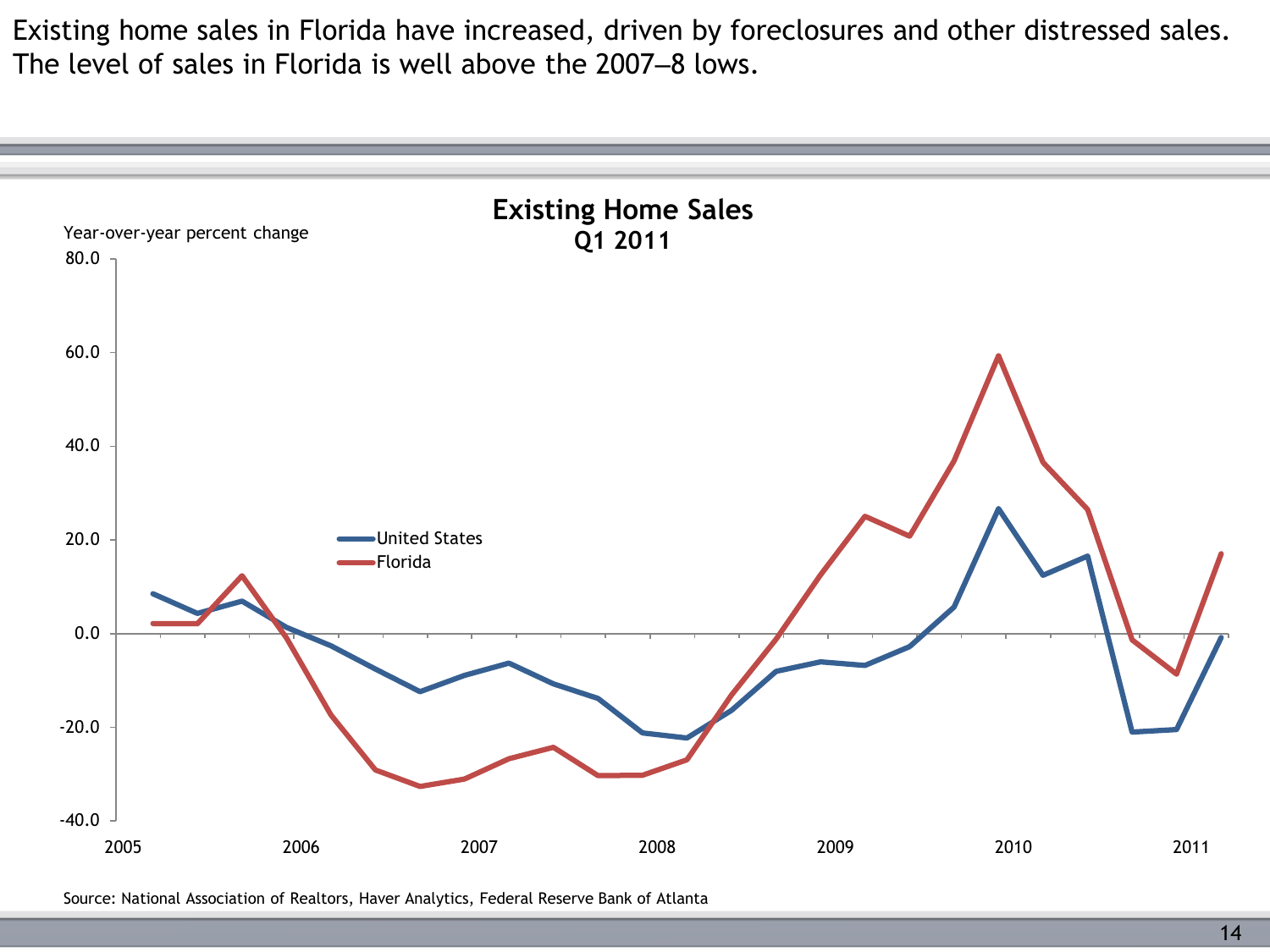As a result of low sales and high inventories, new home construction remains near historic lows in Florida and the United States as a whole.

![](_page_14_Figure_1.jpeg)

Source: U.S. Bureau of the Census, Haver Analytics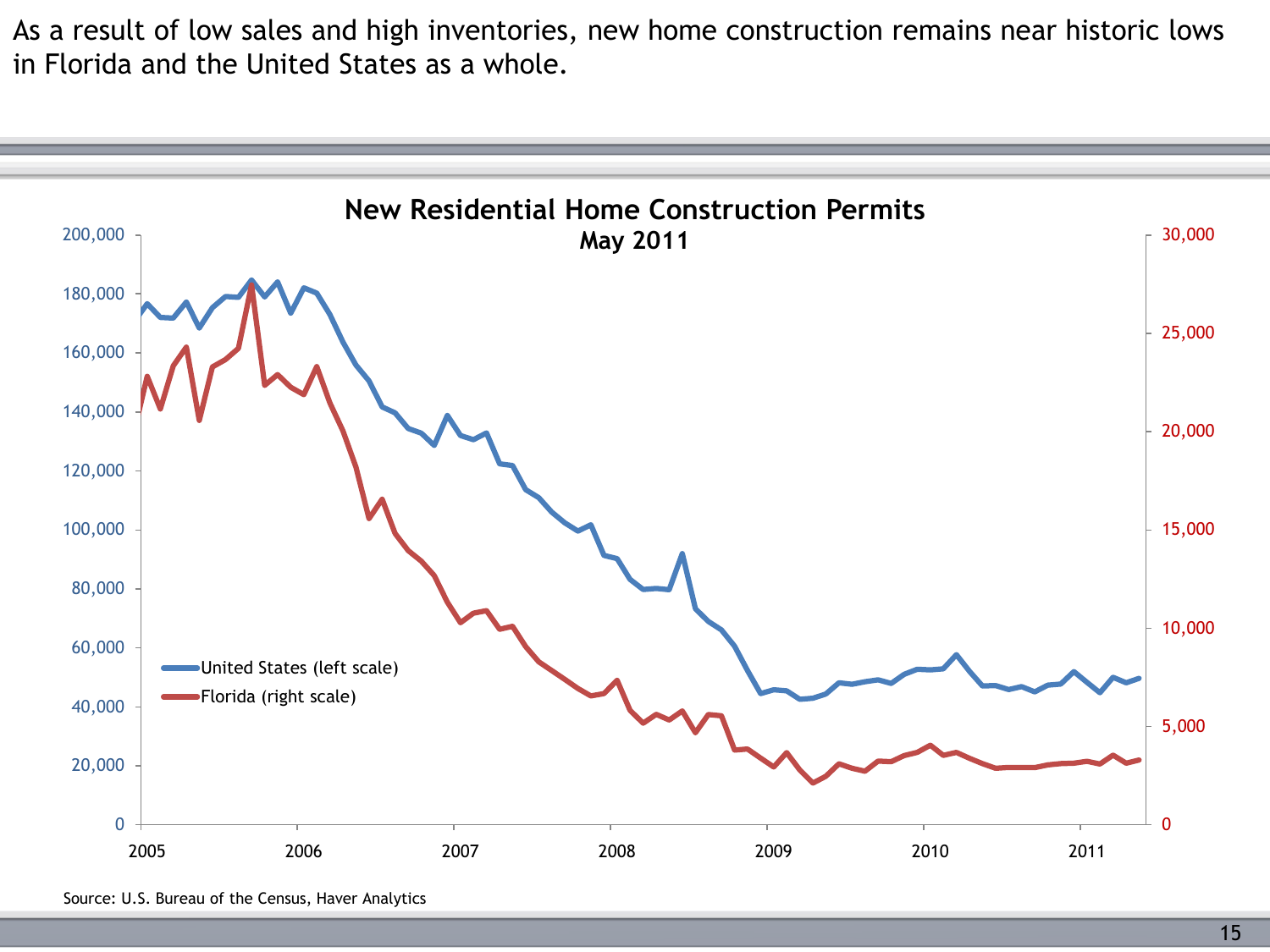Home prices in Florida have declined substantially over the past five years. After stabilizing somewhat in 2009 and early 2010, prices declined a bit further.

![](_page_15_Figure_1.jpeg)

Source: S&P, Haver Analytics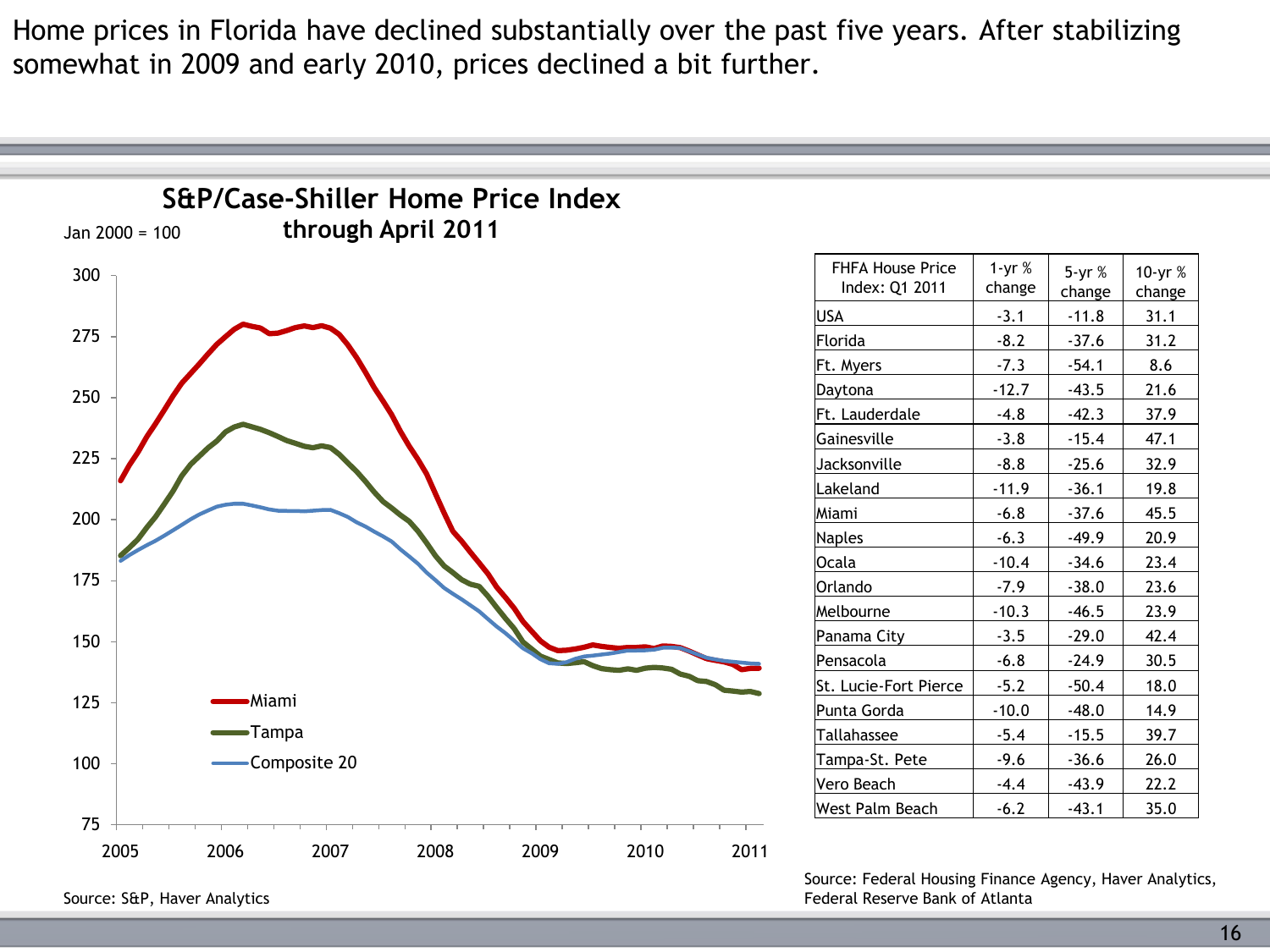Florida Realtors reported that sales were up modestly from year-ago levels, while builders noted sales were down a bit over the same period.

[About the Real Estate Contact Poll](http://www.frbatlanta.org/rein/dataanalysis/about.cfm)

![](_page_16_Figure_2.jpeg)

Source: Federal Reserve Bank of Atlanta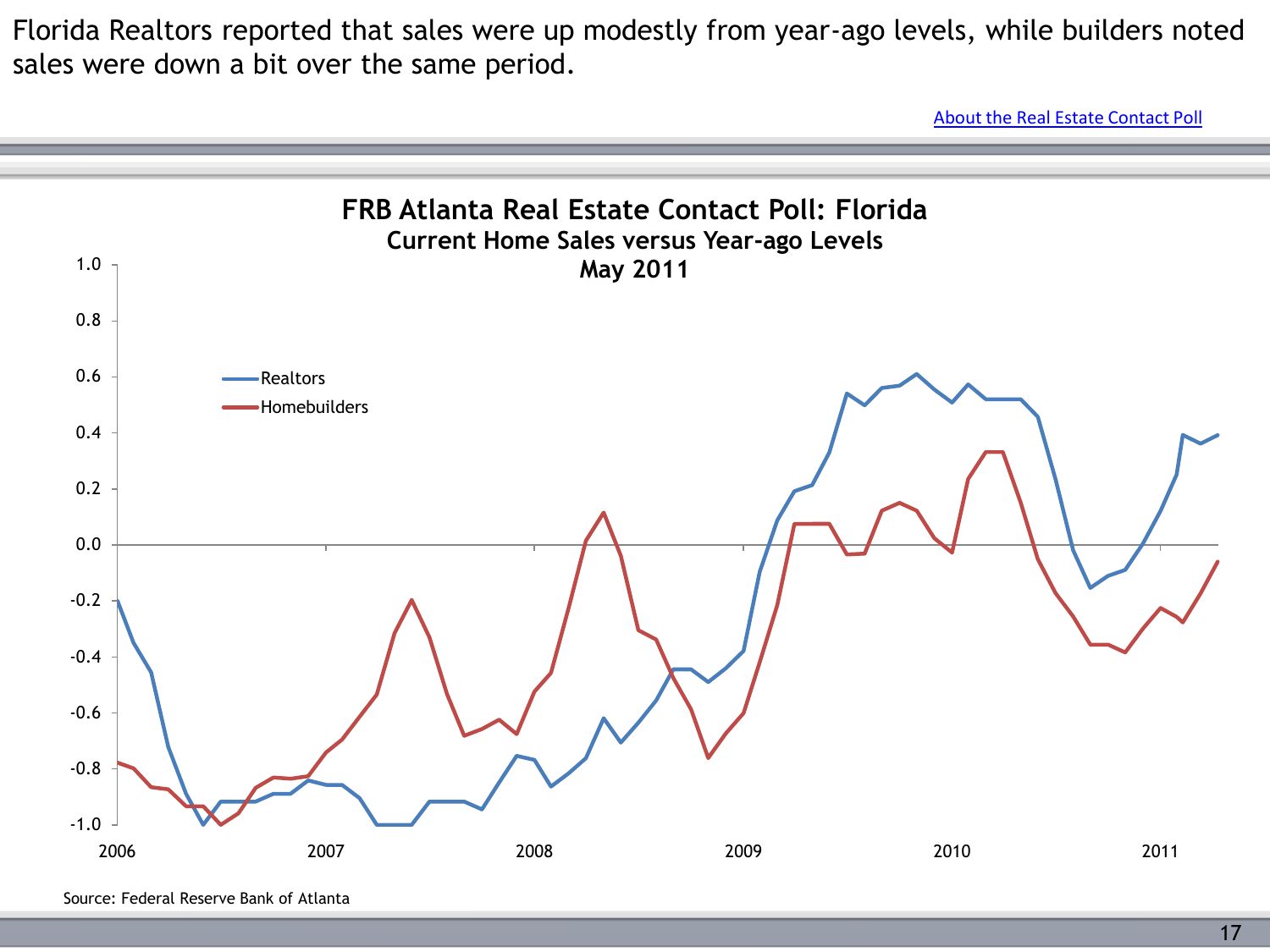Office vacancy rates rose throughout the recession but have stabilized in most areas. As a result, commercial construction activity remains at low levels.

![](_page_17_Figure_1.jpeg)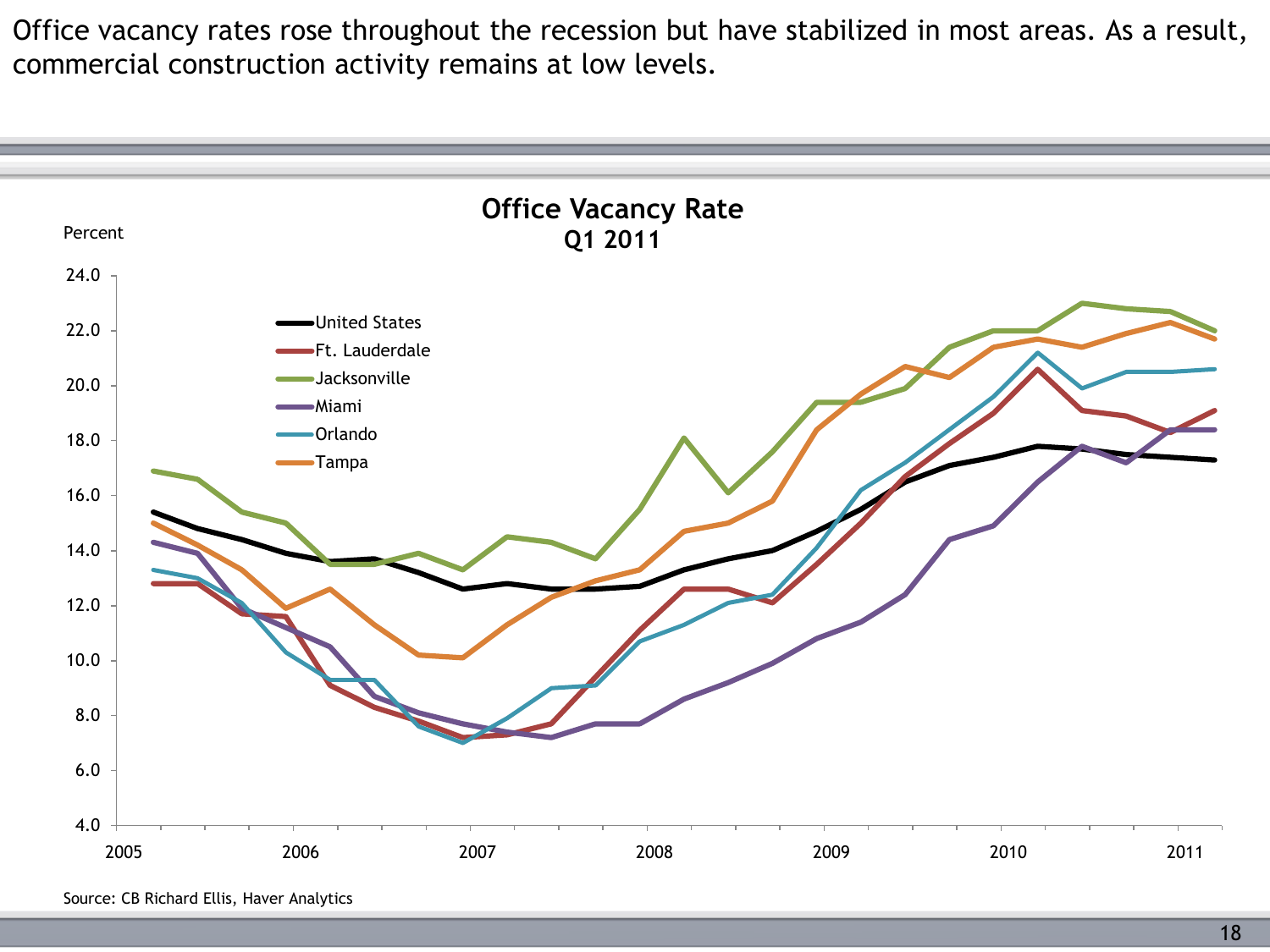Despite the national pickup in manufacturing activity, industrial availability rates remain elevated in Florida. Jacksonville's rate deteriorated throughout 2010 but has begun to show signs of improvement.

![](_page_18_Figure_1.jpeg)

Note: There was a break in the series for Fort Lauderdale and Miami from Q2 2006 through Q3 2007. Source: CB Richard Ellis, Haver Analytics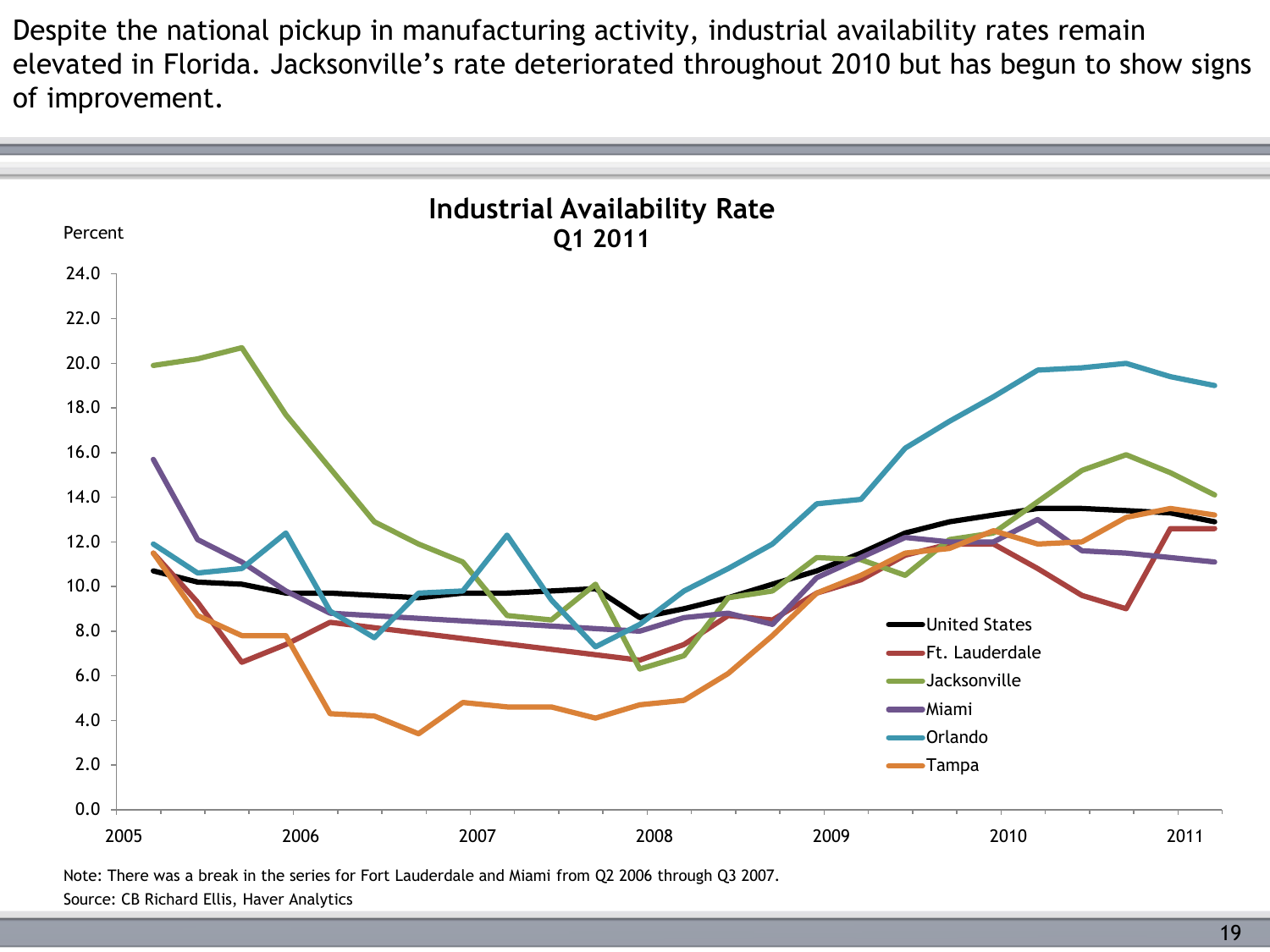Activity through Florida's ports is rebounding from the downturn that occurred during the recession. Exports through southeast Florida in particular have accelerated.

![](_page_19_Figure_1.jpeg)

Note: The Miami District includes ports from Key West up the eastern coast to Port St. Lucie. All other Florida ports are in the Tampa District. Source: U.S. Bureau of the Census, Haver Analytics